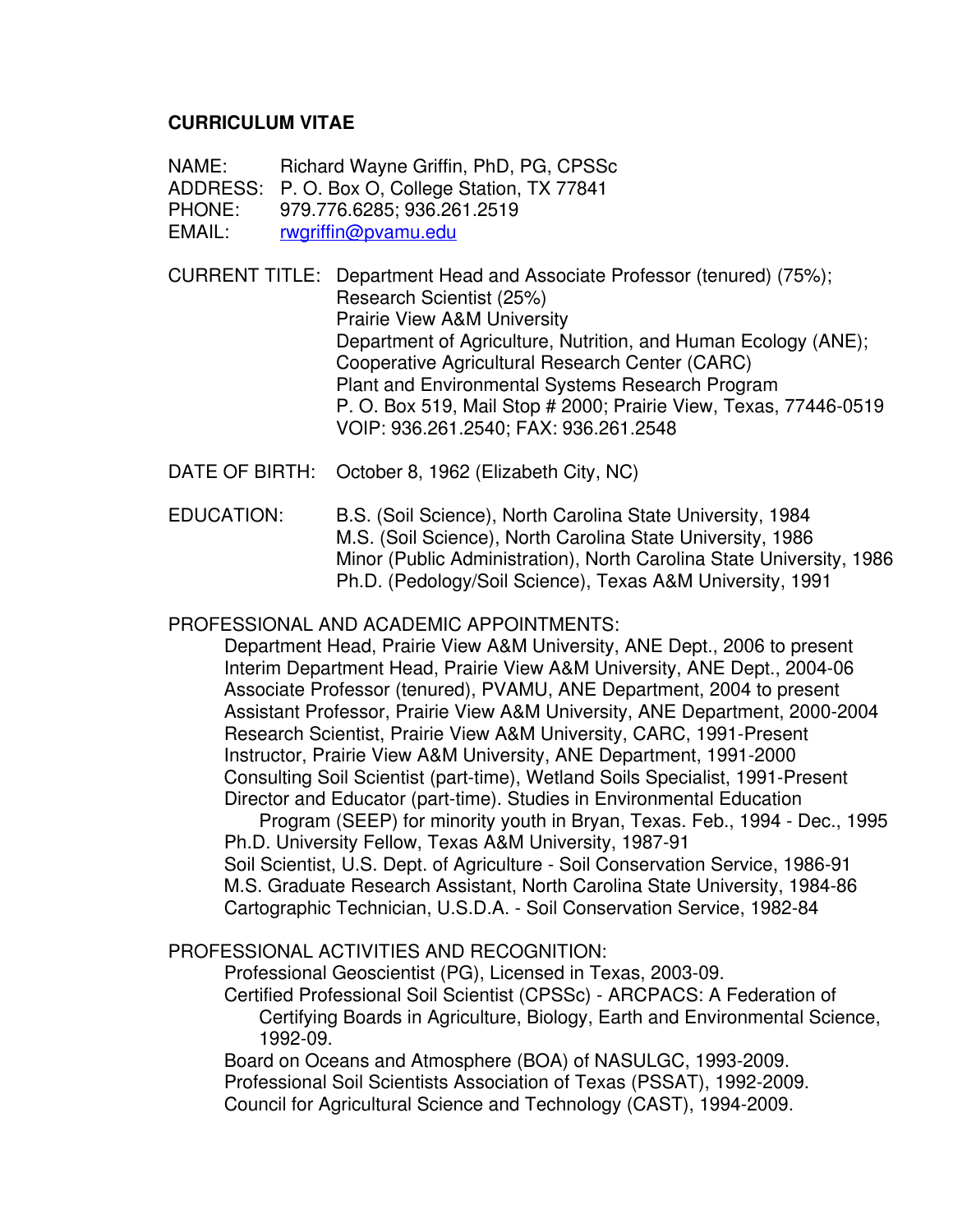PROFESSIONAL ACTIVITIES AND RECOGNITION: (continued)

Gamma Sigma Delta, TAMU Chapter, 1990-2009.

Sigma Xi, Scientific Research Society, TAMU Chapter, 1990-2009.

Alpha Zeta Fraternity, Agricultural Honor Fraternity, NCSU Chapter, 1983-09.

American Society of Agronomy, 1988-2009.

Soil Science Society of America, 1988-2009.

International Union of Soil Sciences, 1988-2009.

National Technical Committee for Hydric Soils (NTCHS), 2000-2009.

Texas State Technical Committee for USDA-NRCS, 1996-2009.

Reviewer for Soil Science Journal, 2006-07

 Reviewer for Catena, Journal, 2007-09, An Interdisciplinary Journal of Soil Sci. Editorial Committee for SSSA Special Publication "Aquic Conditions and Hydric Soils: The Problem Soils", 1994-97.

 Editorial Committee for SSSA Special Publication "Guidelines for Analysis and Description of Soil and Regolith Thin Sections", 1997-2003.

 Reviewer for Clays & Clay Minerals, Journal of Clay Minerals Society, 1996. Reviewer for Wetlands, Journal of the Society of Wetland Scientists, 1994-96.

#### TEACHING AND ACADEMIC INITIATIVES:

 Application of Biostatistics (AGRO 5783, graduate course), 1995-2009. Introduction to Biostatistics (AGRO 5713, graduate course), 1995-2008. Application of Biometrics (AGRO 5783, graduate course), 1992-94. Introduction to Biometrics (AGRO 5713, graduate course), 1991-94. Environmental Microbiology (AGRO 5613, graduate course and lab),1997-2002. Environmental Microbiology (HUSC 5993, graduate course and lab),1997-2002. Environmental Soil Science (AGRO 2603, undergrad. course; lab), Fall, 1998. Environmental Soil Science (AGHR 4993, undergrad. course; lab), Fall, 2001. Soil Microbiology (AGRO 4613, undergraduate course and lab), 1999-2005. Soil Microbiology (AGHR 4993, undergraduate course and lab), Spring, 1998. Soil Morphology, Genesis, and Classification(AGRO 2623), 1997-2000. Environmental Science and Management (HUSC 5993, graduate), Spring, 1998. Natural Resource Conservation and Management (AGRO 2613, undergraduate course and laboratory), Fall, 1996.

 Soils and the Environment (AGRO 2603, undergraduate course), 1995-97. Soil Science (AGRO 2613, undergraduate course and laboratory), 1994-95. Introduction to Soil Science (AGRO 301, undergraduate laboratory course), 1990

#### RESEARCH INTEREST AND GRANT SUPPORT:

Accretion or Loss of Sediments in an Old River Cove Marsh, Bridge City, TX. (Coop. project with TX. Parks and Wildlife Department ). 25,000. Funded. Wetland-Pond Ecosystem Approach for Physical, Chemical, and Biological Integrity of Small Watersheds Impacted by Agric. 6,000. Funded (1994). 68,000. Funded (1995-2001). (Coop. project with TAES - Stephenville ). Studies in Environmental Education Program (SEEP) for Minority Youth in Bryan, Texas. 185,000. Funded (1994-95). (Private Grant)